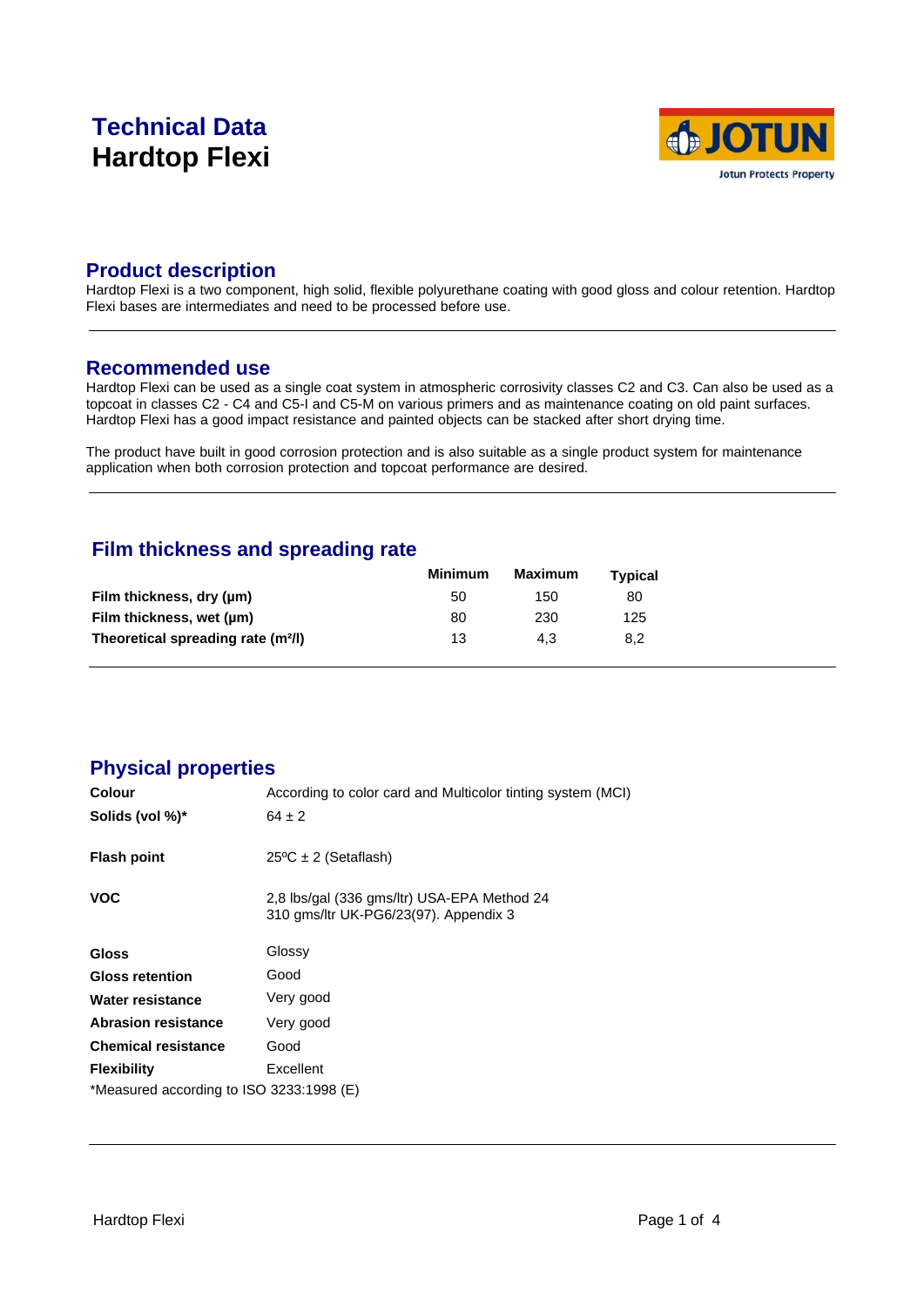# **Surface preparation**

All surfaces should be clean, dry and free from contamination. The surface should be assessed and treated in accordance with ISO 8504.

#### **Bare steel**

Cleanliness: Blast-cleaning to Sa 2½ (ISO-8501-1:2007). Power tool cleaning to min. St 2 (ISO 8501-1:2007) may be acceptable, subject to exposure conditions.

#### **Shopprimed steel**

Clean, dry and undamaged shopprimer. Corroded and damaged areas to be blast cleaned to min. Sa 2½ (ISO 8501- 1:2007).

#### **Coated surfaces**

If applied on top of old coating systems (i.e. epoxy or polyurethane), it may be necessary to abrade the surface.

#### **Other surfaces**

The coating may be used on other substrates. Please contact your local Jotun office for more information.

# **Condition during application**

The temperature of the substrate should be minimum 5°C and at least 3°C above the dew point of the air, temperature and relative humidity measured in the vicinity of the substrate. Good ventilation is required in confined areas to ensure correct drying.

# **Application methods**

**Spray** Use airless spray **Brush** May be used but care must be taken to achieve the specified dry film thickness. **Roller** May be used. However when using roller application care must be taken to apply sufficient material in order to achieve the specified dry film thickness.

# **Application data**

| Mixing ratio (volume)      | 4:1                                                                                                                                                                                                                                              |
|----------------------------|--------------------------------------------------------------------------------------------------------------------------------------------------------------------------------------------------------------------------------------------------|
| Mixing                     | 4 part comp. A (base) to be mixed thoroughly with 1 part Hardtop Flexi, Comp. B<br>(curing agent)                                                                                                                                                |
| Pot life $(23^{\circ}C)$   | 1 hour (Reduced at higher temp.)                                                                                                                                                                                                                 |
| <b>Thinner/Cleaner</b>     | Jotun Thinner No. 10                                                                                                                                                                                                                             |
| Guiding data airless spray |                                                                                                                                                                                                                                                  |
| Pressure at nozzle         | 15 MPa min (150 kp/cm <sup>2</sup> , 2100 psi).                                                                                                                                                                                                  |
| Nozzle tip                 | $0.28 - 0.38$ mm $(0.011 - 0.017)$ .                                                                                                                                                                                                             |
| Spray angle                | $40 - 80^{\circ}$                                                                                                                                                                                                                                |
| <b>Filter</b>              | Check to ensure that filters are clean.                                                                                                                                                                                                          |
| <b>Note</b>                | Depending on working condition, temperature, application equipment etc., it may<br>be necessary to adjust the viscosity by adding from 0 up to 10% Jotun Thinner No.<br>10. Jotun Thinner No. 26 is supplied and used in USA due to legislation. |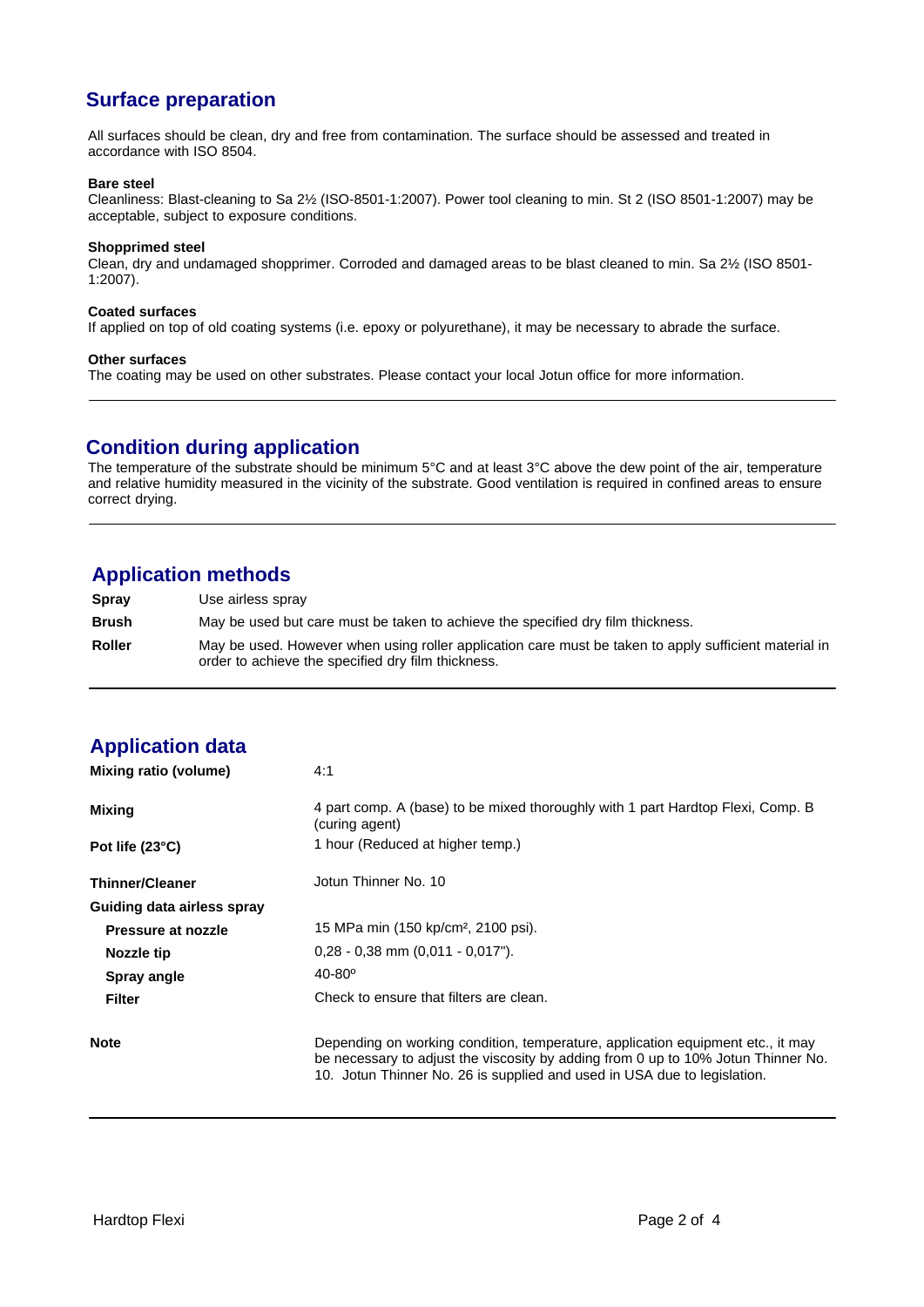# **Drying time**

Drying times are generally related to air circulation, temperature, film thickness and number of coats, and will be affected correspondingly. The figures given in the table are typical with:

Good ventilation (Outdoor exposure or free circulation of air)

- Typical film thickness
- One coat on top of inert substrate

| Substrate temperature                                                                                           | $5^{\circ}$ C   | $10^{\circ}$ C | $23^{\circ}$ C | $40^{\circ}$ C |
|-----------------------------------------------------------------------------------------------------------------|-----------------|----------------|----------------|----------------|
| <b>Surface dry</b>                                                                                              | 6 h             | 3 h            | 1.5h           | 1 h            |
| Through dry                                                                                                     | 16 h            | 8 h            | 4 h            | 2 h            |
| <b>Cured</b>                                                                                                    | 15d             | 10d            | 7 d            | 4 d            |
| Dry to recoat, minimum                                                                                          | 12 <sub>h</sub> | 6 h            | 3 h            | 1.5 h          |
| the contract of the contract of the contract of the contract of the contract of the contract of the contract of |                 |                |                |                |

**Dry to recoat, maximum <sup>1</sup>**

1. The surface must be free from any chalking or any other contamination and if necessary, sufficiently roughened prior to application.

The given data must be considered as guidelines only. The actual drying time/times before recoating may be shorter or longer, depending on film thickness, ventilation, humidity, underlying paint system, requirement for early handling and mechanical strength etc. A complete system can be described on a system sheet, where all parameters and special conditions could be included.

#### **Typical paint system**

|                      |           | As a primer/DTM in atmospheric corrosivity classes C2 and C3, ref. ISO 12944. |  |
|----------------------|-----------|-------------------------------------------------------------------------------|--|
| <b>Hardtop Flexi</b> | 1 x 80 µm | (Dry Film Thickness)                                                          |  |

| Hardtop Flexi    | $1 \times 80$ um | (Dry Film Thickness)                                                     |
|------------------|------------------|--------------------------------------------------------------------------|
| Penguard Express | 1 x 125 um       | (Dry Film Thickness)                                                     |
|                  |                  | As a topcoat in atmospheric corrosivity classes C2 - C4, ref. ISO 12944. |

| Jotacote Universal | $2 \times 100 \mu m$ | (Dry Film Thickness) |
|--------------------|----------------------|----------------------|
| Hardtop Flexi      | $1 \times 80 \mu m$  | (Dry Film Thickness) |

**Note:** To obtain full coverage an extra coat may be necessary, especially for signal colours in red, orange and yellow. **Other systems may be specified, depending on area of use**

#### **Storage**

The product must be stored in accordance with national regulations. Storage conditions are to keep the containers in a dry, cool, well ventilated space and away from source of heat and ignition. Containers must be kept tightly closed.

#### **Handling**

Handle with care. Stir well before use.

# **Packing size**

16 litres Comp. A in a 20 litre container and 4 litres Hardtop Flexi Comp. B in a 5 litre container 4 litres Comp. A in a 5 litre container and 1 litres Hardtop Flexi Comp. B in a 1 litre container